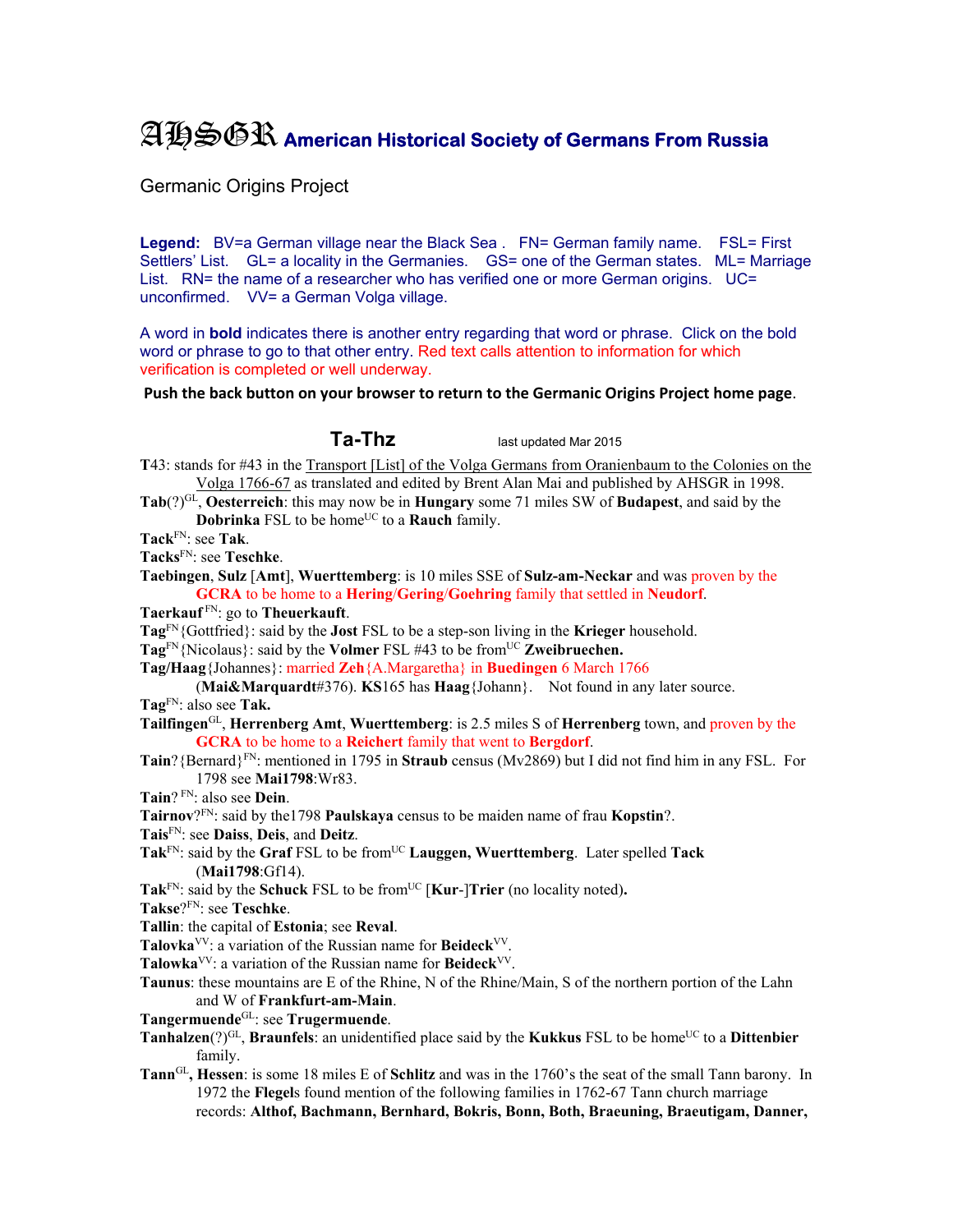**Ettlinger, Ewald, Foerges, Freund, Fuss, Gerstung, Grentzer, Grob, Groening, Gross, Gueenther, Gundlach, Guthmann, Handschuh, Hartung, Henkel, Herchenhan, Hoffman, Huneck, Jacobi, Kalb, Kirchner, Klueeber, Knapp, Koch, Kramm, Krenzer, Laemmerhirt, Link, Marth, Michael, Mihm, Moritz, Mueller, Neuman, Ort, Pilger, Reichenbach, Reichert, Richter, Ritz, Sahoth, Schmidt, Schubert, Schuhmann, Schwarz, Seiffert, Stahl, Stiehl, Stopfel, Stumpf, Thiel, Trott, Voegler, Wagner, Werner, Wiegand, Witzel,** and **Ziegler**.

- **Tanndoerfer**<sup>FN</sup>: said by the **Seelmann** FSL to be from<sup>UC</sup> **Bretzfeld**, **Bamberg** [Bishopric]. I did not locate them or any descendants in **Mai1798**.
- **Tannerheim**<sup>GL</sup>: an unidentified place said by a **Luebeck** ML to be home<sup>UC</sup> to a **Reich** woman who in 1766 married in 1766 a **Weistheim** man; by 1768 this couple was in **Galka** (**Mai&Marquardt**#138). **KS**:163 said this was **Tannheim**.

**Tannheim**GL: there are at least five Tannheims and **Thanheim**s in Germany. See **Tannerheim**.

- **Tannhof**GL, **Pfahlbronn parish**, **Welzheim** [**Amt**], **Schwabisch Gmuend**: is 3 miles NW of **Pfahlbronn** village, on the SE side of **Welzheim** town.
- **Tardive**<sup>FN</sup>: said by the **Franzosen** FSL to be from<sup>UC</sup> **Paris**, **Frankreich**. I could not find this family in the 1798 Volga censuses.
- **Tarlyk**VV: is the Russian name for **Laub**VV.
- **Tarlykovka**VV: a form of the Russian name for **Dinkel**VV.
- Tarlykowka<sup>VV</sup>: a form of the Russian name for **Dinkel**<sup>VV</sup>.
- **Tarsilant**(?)<sup>GL</sup>:an unidentified place said by the **Katharinenstadt** FSL to be home<sup>UC</sup> to a **Stecker** family.
- **Tartraycher**FN: said by the **Phillipsfeld** 1798 census to be the maiden name of frau **Heldt**{Herman} (**Mai1798**:Pp8). See **Dietrich**.
- Tarttila<sup>GL</sup>: an unidentified place said by the Galka FSL to be home<sup>UC</sup> to a Gelwer family. There is a Tarttila, **Finland**, 75 miles NNW of Helsinki.
- **Tarutino**BV, **Bessarabia**: founded as **Elisabeth** in 1815, name changed to Tarutino in 1818.
- **Tating**<sup>GL</sup>, **Kurmainz**: an unidentified place said by the Goebel FSL to be home<sup>UC</sup> to **Breidenstein**,
	- **Haberkorn**, **Speler**, and possibly **Ziegler** families.
- **Tats**?FN: see **Datz**.
- **Taub**<sup>FN</sup>: said by the **Neidermonjou** FSL to be from<sup>UC</sup> **Willebadessen**. For 1798 maybe see **Mai1798**: Ur03? and maybe Sv35?
- **Taub**{A.Maria}: in 1798 **Lang**{J.Christoph}'s then wife's maiden name was given as **Taub**{A.Maria} (**Mai1798**:Sv35).
- **Taubach**, **Fulda** [**Bishopric**][sic?]: said by the **Susannental** FSL to be home<sup>UC</sup> to a **Schmidt**{Gottfried} family. The only **Taubach** that I can find was then in **Sachsen-Weimar Duchy** 6 km SE of **Weimar** city centre, not in **Fulda Bishopric**.
- **Tauban**(?)<sup>GL</sup>, **Holstein**: an unidentified place said by the **Dinkel** FSL to be home<sup>UC</sup> to a **Andersen** and possibly a **Rau** family.
- **Taube**: the 1798 Norka census gives this as the maiden name of frau **Schilling** (**Mai1798**:Nr27).
- **Tauber**{Sebastian}: **KS**160 says he was from **Obbernhofen** ner **Friedberg** and his wife was {A.Elis.}. No further information.
- **Tauberbischofsheim**GL, [**Kurmainz**]: is 27 km SW of **Wuerzburg** and said by the **Caesarsfeld** FSL to be home<sup>UC</sup> to a **Mariental** family.
- **Tauer/Dauer**{Christian}: **Anhalt-Dessau** archival records report that he left **Woerlitz** alomg with **Wulff**  and **Freywald** intending to go to **Russia** (**Mai&Marquardt**#1161 & **KS**160). Not found in **T**. By 16 Aug 1767 he and wife {Elisabeth} had settled at **Jost** FSL #54, he said to be from<sup>UC</sup> **Ramsin**?, **Anhalt-Dessau**.
- **Dauer**FN{J.Georg}: on 25 July 1766 {Georg} with wife {Elisabeth} and 1 child arrived in **Russia,** he said to be from **Ansbach** (**Kulberg**2546). Not found in **T**. By 5 Sept 1767 he, wife {A.Elisabeth} and 1 daughter had settled at **Laub** FSL #41, he said to be fromUC **Bradern**?, **Ansbach**.
- **Tauerheim**{Hanna Barbara}: and husband **Schmidt**{J.Conrad} had a daughter baptized in **Luebeck** 1 July 1766 (**Mai&Marquardt**#1321). Godparents for this event were: **Schaeffer**{J.Juergen} and **Schnarsch**{Philip}. None of these folk were identified in any later source.
- **Taugemuedung**GL**, Preussen**: an unidentified place; see **Stals**.

**Tauk** FN: go to **Pauck**.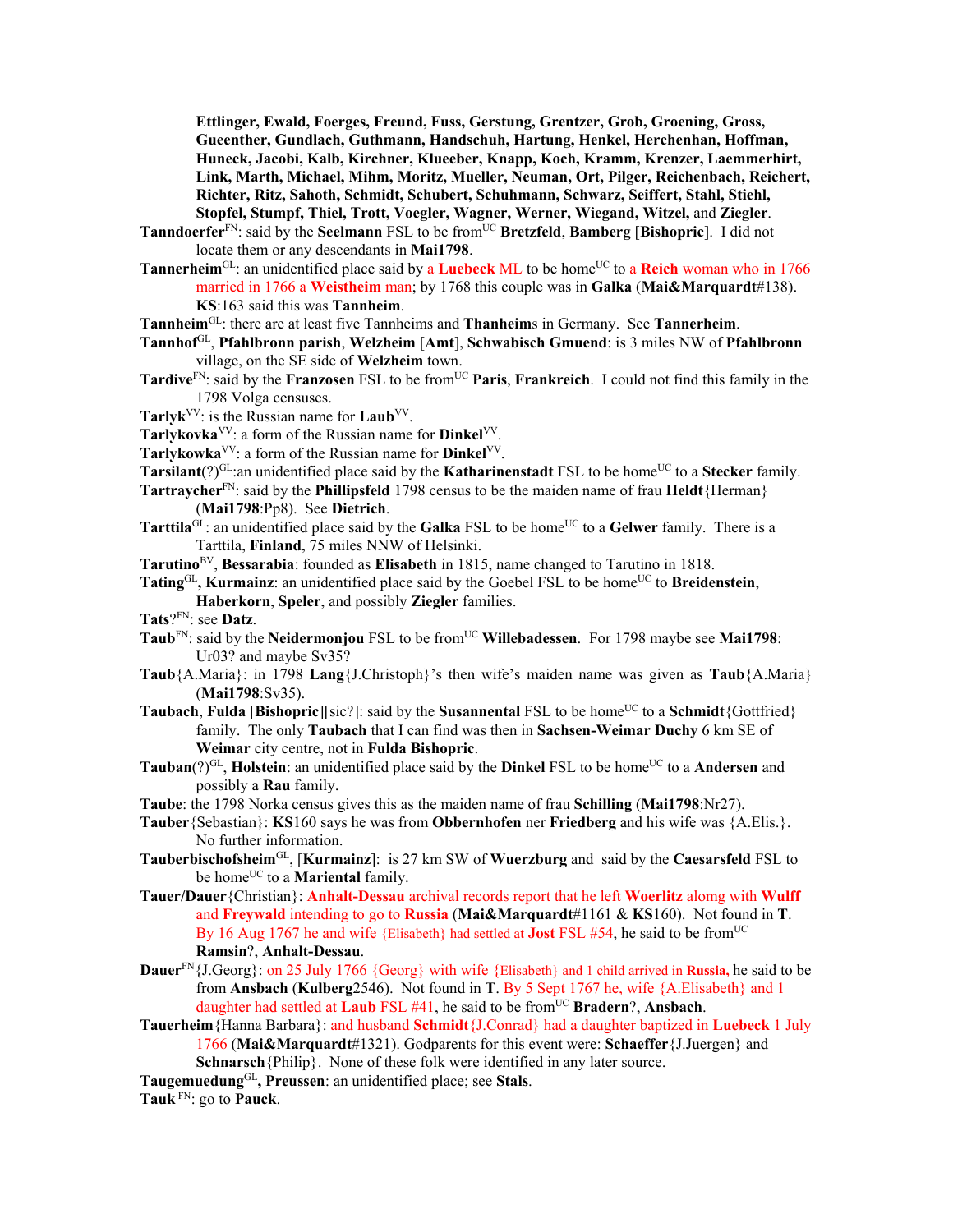**Taurenheim**<sup>GL</sup>: an unidentified place said by the **Buedingen** ML to be home<sup>UC</sup> to a .**Dreuth** family. **Tauscher**{J.Heinrich+w}: **Kulberg**159 said they were of the Reformed faith from **Hessen**. Not found in

**T**. Said by the **Kano** FSL (#54) to be fromUC **Rauschenberg**, **Hessen**. I could not find this

family in the 1798 Volga censuses.

**Tautfest** FN: see **Trutfest**.

**Tautrich**FN: said by the 1798 **Paulskaya** census to be the maiden name of frau **Merkel**.

**Tebele**FN: see **Tehele**.

**Techer**{J.Nicol.}: was a godparent at the 7 June 1766 **Luebeck** baptism of the twin sons of

**Hahn**{J.Nicolaus} (**Mai&Marquardt**#1319). No further information.

- **Techer**FN: also see **Tischler** of **Mueller**.
- **Tede**(?), **Fulda, Hessen**: an unidentified place said by the **Roethling** FSL to be home of a **Rousch** family.
- **Tefer**?FN: said by the **Galka** FSL to be from<sup>UC</sup> **Menzingen** [Barony]. I could not find this family in the 1798 Volga censuses.
- **Tefinger**FN: see **Doeffinger**.
- Tege<sup>FN</sup>: said by the **Pfeiffer** FSL to be from<sup>UC</sup> Steinheim.
- **Tege**FN: said by the 1798 **Reinwald** census to be the maiden name of frau **Guenter**{Georg} (**Mai1798**:Ka120).
- **Tegeman**FN: see **Tegemann**.
- **Tegemann**{Wilhelm+w+4c}: **Kulberg**89 said they were of the Reformed faith fromUC **Westfalen**. **S**aid by the **Katharinenstadt** FSL (#51) to be from<sup>UC</sup> **Recklinghausen, Koeln**. Later spelled **Tegeman** (**Mai1798**:Mv1176).
- **Tegler**FN: see **Daechler**.
- **Tehele**FN: see **Debele**.
- **Teiber**FN: see **Deibert**.
- **Teich/Deich/Thiede**(?)FN{David}: married **Zoellner**{Johanne Christiane} in **Rosslau** 8 April 1766 (Mai $\&$ Marquardt#919, KS124).. They arrived in Russia 4 July 1766, he said to be from<sup>UC</sup> **Magdeburg** (**Kulberg**1263). Later in 1766 in **Oranienbaum** they took ship for the **Volga** (**T**5374-5375). By 7 June 1767 they had arrived at **Orlovskaya** FSL #49 which said he was fromUC **Magdeburg** (no locality mentioned). In 1798 he may be listed as **Thiede**{Johann} with a **Mueller** wife {Maria} (**Mai1798**:Or40)?
- **Teige**FN: said by the **Kolb** FSL to be fromUC **Strassburg**, **Frankkeich**.
- **Teisel**?<sup>FN</sup>: said by the **Neidermonjou** FSL to be from<sup>UC</sup> **Dachwig**. I could not find this woman in the 1798 censuses. May be the same as **Teusel**?
- **Telausa**<sup>VV</sup>: one spelling of the Russian name for **Fischer**<sup>VV</sup>.
- **Telchmann**?<sup>FN</sup>: said by the **Katharinenstadt** FSL to be from<sup>UC</sup> **Rintein**.
- **Telemann**FN: see **Dehlermann**.
- **Telerman**FN: see **Dehlermann**.
- Telf<sup>FN</sup>: said by the **Mariental** FSL to be from<sup>UC</sup> Saarburg, Kurtrier. The family name was later spelled **Teller** (**Mai1798**:Mt06,23).
- **Teliausa**<sup>VV</sup>: one spelling of the Russian name for **Fischer**<sup>VV</sup>.
- **Teljauza**<sup>VV</sup>: one spelling of the Russian name for **Fischer**<sup>VV</sup>.
- **Tell**FN: said by the **Neidermonjou** FSL to be a stepdaughter in the **Gaus** household.

**Teller**{Christina Sophia}: married in **Rosslau** on 8 April 1766 **Frank**{J.Karl} (**Mai&Marquardt#**920). She is listed in **KS**128 and 160. For 1767 see **Paulskaya** (#58). For 1798 see **Mai1798**:Pl5.

- **Teller**FN: also see **Telf**.
- **Telyausa**VV: one spelling of the Russian name for **Fischer**VV.
- **Temming/Deming/Demming/Teumig**{Friedrich Gottlieb}: married **Langhosel**{A.Catharina} in **Rosslau**  16 April 1766 (**Mai&Marquardt**#950). **KS**160 has **Teumig**{Friedr. Gottlob} and {Kath.}. **KS**142 has **Langhobel** and the wrong year: 1765. On 15 Sept 1766 this **Deming**(?) couple arrived in Russia, he said to be from<sup>UC</sup> Sachsen (Kulberg#5270). Later in 1766 **Demming**{Fridrick Gottfried & A.Catrina} with no children took transport in **Oranienbaum** for the **Volga** (**T**234-235). Not found in any published FSL.
- Tempel<sup>FN</sup>: said by the **Kraft** FSL to be from<sup>UC</sup> **Umstadt**, **Darmstadt**.
- **Tempel**<sup>FN</sup>: said by the **Kraft** FSL to be from<sup>UC</sup> **Umstand, Pfalz**.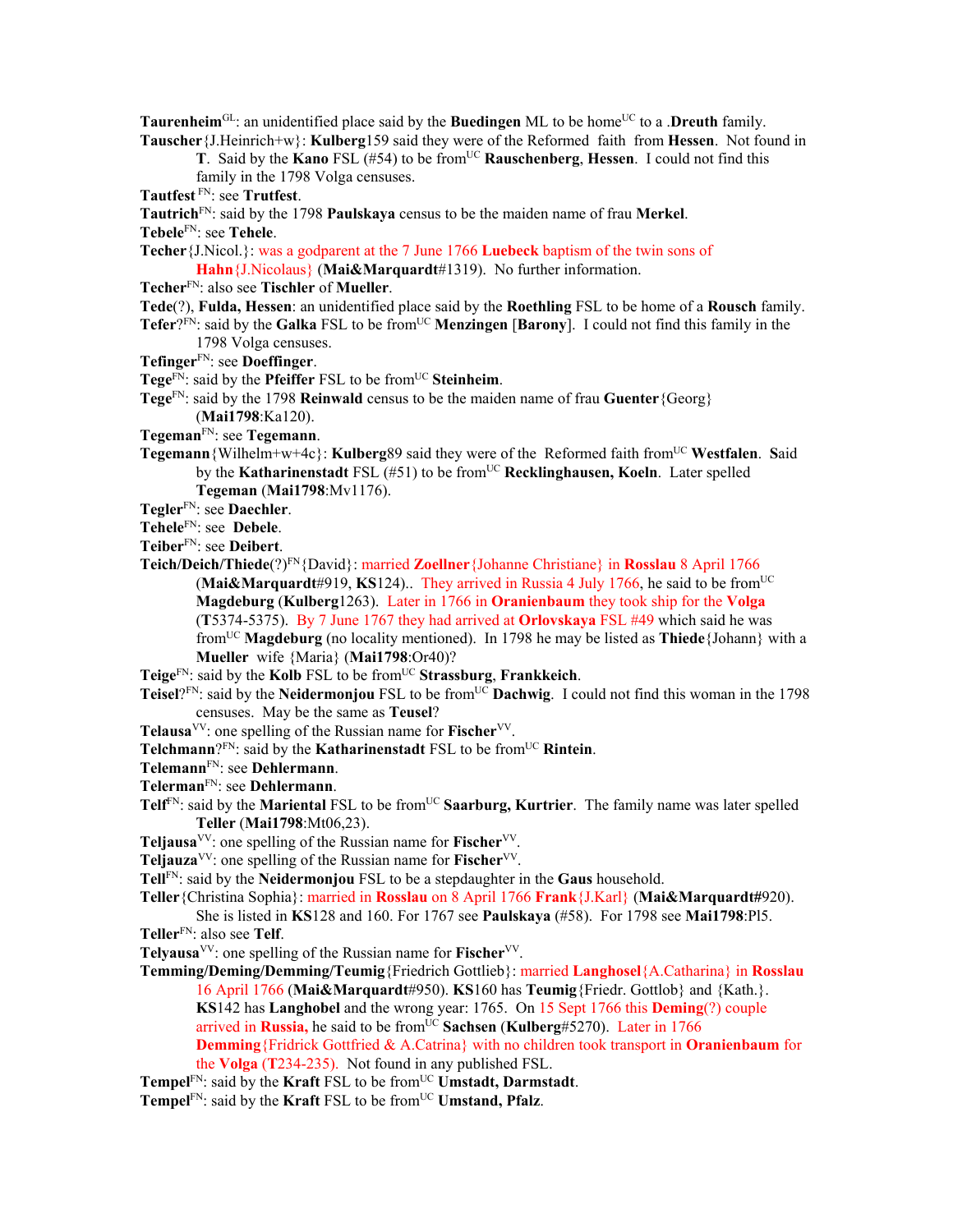**Temppi**(?)<sup>GL</sup>, **Prussia**: an unidentified place said by the **Merkel** FSL to be home<sup>UC</sup> to a **Krieger** family. **Tenerkauf**: go to **Theuerkauft**.

- **Tenius**<sup>?FN</sup>: said by the **Moor** FSL to be from<sup>UC</sup> **Isenburg** (no locality mentioned). ). I could not find this family in the 1798 Volga censuses.
- **Tenne**<sup>FN</sup>: said by the **Bettinger** FSL to be from<sup>UC</sup> **Segeberg**. Spelled **Denke** in 1798 (Mai1798:Bt11 and 12).
- **Tennig**?<sup>GL</sup>, **Ansbach**: said by the **Laub** FSL to be home<sup>UC</sup> to a Weber family which hosted **Braun** orphans. There is a Tennig some 6 miles SW of **Bayreuth** city, but this seems unlikely Ansbach territory.
- **Tergaw<sup>FN</sup>: said by the <b>Katharinenstadt** FSL to be from<sup>UC</sup> Sulzfeld.
- **Terrillon**: see **Derillion**.

```
Terrillou: see Derillion.
```
- **Tersich**?FN: said by the **Paulskaya** FSL to be from<sup>UC</sup> Elz. I could not find this family in the 1798 Volga censuses.
- **ter Wis**{Pieter}: he and his wife arrived in **Russia** before 7 January 1765 (**Fond283, file 42**, p. 1). I did not find them in any later source.
- **Teschen Duchy**: a small duchy then located in Upper Silesia, from 1653 on ruled by the Hapsburg family, now half in the Czech Republic and half in Poland. It's capital was a town of the same name, now called Cieszyn in Poland at the Czech border, on the Olsa/Olza River 61 miles WSW of Krakow. In 1763 the duchy included the towns of Freistadt, Friedek/Frydek and Bilitz/Bladnice today(?).
- **Teschke**<sup>FN</sup>: said by the **Rosenheim** FSL to be from<sup>UC</sup> **Filehne**?, **Polen**. In 1786 spelled **Tacks** (**Mai1798**:Mv2454) and in 1790 spelled **Takse**? (Mv2472). In 1798 his widow's maiden name was given as **Brug** (Fs6), which source mistakenly said she came to **Fischer** from **Schaefer**.
- **Teschow**<sup>GL</sup>: an unidentified place said by the **Schwab** FSL to be home<sup>UC</sup> to **Ermann**, **Friedenberger**, and **Knorr** families. There were at least five Teschows in the Germanies.

**Tesil**GL: see **Tessin.** 

- **Teske**FN: listed in the **Bergdorf** 1858 census (**KS**:669, 462) without origin. The **GCRA** has found that this was the son of a **Neudorf** settler.
- **Teske**FN: The **GCRA** found reference to this immigrant to **Neudorf** as having been born in **Erlenbach**, and has proven using **FHL**(245,507) that he lived in **Eichfelde** and **Zickwerder** of **Wirsitz parish**, **Posen Province**, **Prussia**, before coming to **Bergdorf**.
- **Teske**{Christian}<sup>FN</sup>: said by the 1816 **Neudorf** census (#94) and said by **KS**:462 to have come from<sup>UC</sup> **Poland**. Using **FHL**#245,507, the **GCRA** proved their origin in **Wirsitz**, **Posen Department**, **Prussia**. The **GCRA** found evidence that at least one of their children was born in nearby **Zickwerder** and maybe **Eichfelde**. See the **GCRA** book for more.
- **Teske**{J.Christoph/Johannes}FN: listed [incorrectly as a 9-year-old son in his step-father **Bischke**'s household) by the 1816 **Neudorf** census (#98) with no origin. Using **FHL**#1,189,762 and 1,194,743, the **GCRA** proved their origin in **Samoszcin**, **Posen Department**, **Warsaw Duchy**. See the **GCRA** book for more.
- **Tessin**(?)**/Tesil**GL, Mecklenburg: an unidentified place said by a family chart to be home<sup>UC</sup> to a **Kuhfeld** family. There are at least 4 **Tessin**s in present-day **Mecklenburg-Vorpommern**. See **Dessow**, Mecklenberg.
- **Tetern**FN: also see **Dederer**.
- **Teterow**GL, **Mecklenburg**[**-Schwerin Duchy**]: is some 28 miles SE of **Rostock** city, and said by the **Enders** FSL to be home<sup>UC</sup> to a **Kraus** family.
- **Teuber**{Friederich}: fromUC **Wartenberg** married **Hess**{Elisabeth} in **Luebeck** 17 July 1766 (**Mai&Marquardt**#259). Not found in any later source.
- **Teubert**?FN {Ludwig}: said by **Kuhlberg3143** and the **Huck** FSL to be fromUC **Isenburg** (no locality or country indicated).
- **Teuffel**{J.Hinrich Georg}: was a godfather at the baptism of a son {J.Diederich} to **Mast**{J.Diederich} and his **Bersck** wife in **Luebeck** 18 July 1766 (**Mai&Marquardt**#1308).

**Teumig**: go to **Temming**.

**Teuschnitz**, **Bamberg** [**Bishopric**]: is 40 miles NE of Bamberg city, and was said by the **Leitsinger** FSL to be home<sup>UC</sup> to a **Schielein** family.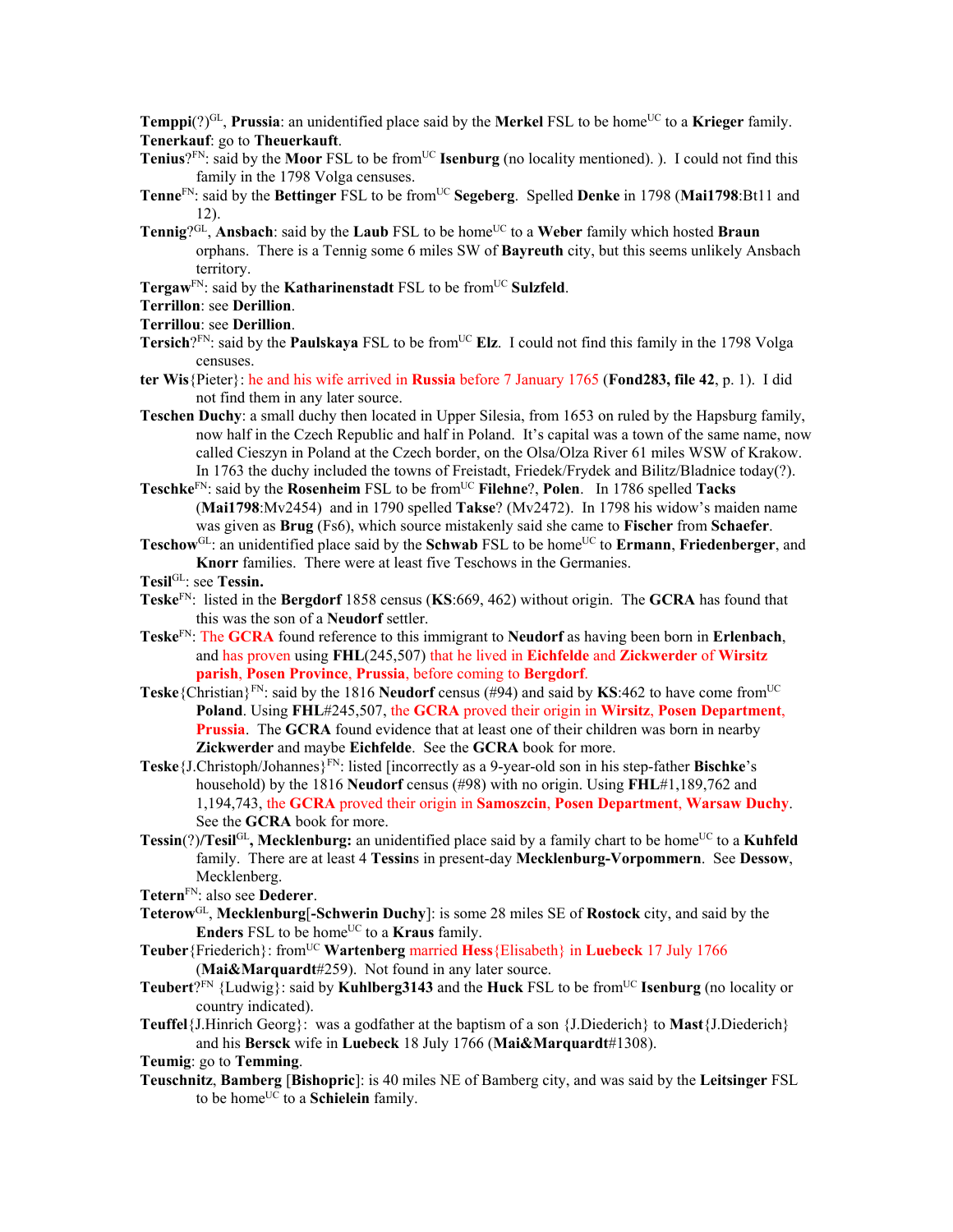- **Teusel**?FN: said by the **Neidermonjou** FSL to be from<sup>UC</sup> **Dachwig**. I could not find this woman or her children in the 1798 censuses. May be the same as **Teisel**?
- **Teutonic Order**GS: a German military/religious state was founded in 1190 in Acre after Chrusaders captured that city. In the next centuries it acquired lands throughout Europe and the Middle East. By the 1760's it was much reduced from its former powerful position, seated in **Mergentheim** city, and was largely controled by the Hapsburg family.
- **Teutschbrod**GL, **Boehmen**: aka **Boehmisch Brod** or Deutsch Brod, is now Cesky Brod, Czech Republic, 31 km E of **Prague**, and was said by **KS**124 and a **Woehrd** ML to be home<sup>UC</sup> to the father of **Karl**{Franz} who settled in **Schoenchen** (**Mai&Marquardt**#829).
- **Texter**? $F_N$ : said by the **Boregard** FSL to be from<sup>UC</sup> Niel. I could not find this family in the 1798 Volga censuses.
- **Thaeler**<sup>FN</sup>: said by the **Ober-Monjou** FSL to be from<sup>UC</sup> **Denkendorf**. I could not find these men in the 1798 Volga censuses.
- **Thai/Thiel**<sup>FN</sup>: said by the **Neidermonjou** FSL to be from<sup>UC</sup> Ukkel?. Spelled **Thiel** in 1798 (**Mai1798**:Mv1925).
- **Thalberg**: an unidentified place said by the **Susannental** FSL to be home<sup>UC</sup> to a **Schultheis** family. There were at least 3 Thalbergs in the German-speaking lands.
- **Thaler**{Heinrich} **KS**160 says he left **Erlangen** for **Sarepta**. No further information.
- **Thalhausen**<sup>GL</sup>: an unidentified place said by the **Kano** FSL to be home<sup>UC</sup> to a **Wels** family. There were at least 6 Thalhausens in the Germanies.
- **Thalheimer/Dollheimer/Dahlheimer**FN{J.Christopher}: married **Kaelber**{A.Barbara} in **Luebeck** 3 Oct 1765 (**Mai&Marquardt**:19). Not found in **Kulberg** or in **T**. By 14 June 1766 with wife and new-born daughter {A.Margaretha} he had settled at **Mariental** FSL#62, he said to be from<sup>UC</sup> **Ansbach**. Later spelled **Dahlheimer** (**Mai1798**:Mt48).
- **Thallichtenberg**GL: see **Lichtenberg**.
- **Thalsueden County**GS: see **Piermasens, Pfalz**.
- Than<sup>FN</sup>: said by the **Neidermonjou** FSL to be from<sup>UC</sup> Rieden. Pleve thought this might be **Dahn**. I could not find this family in the 1798 censuses.
- **Thanheim**GL: see **Tannheim**.
- **Thauer**{Christian}: **Anhalt-Dessau** archival records say he intends to go to **Russia** with **Wulff** and **Freywald**. **KS**160 says he was from **Woerlitz, Dassau, Sachsen-Anhalt**. No further information.
- **Thaufest**FN: see **Trutwest**.
- **Thaumann**?FN: said by the **Kano** FSL to be from<sup>UC</sup> **Berlin**. I could not find this family in the 1798 Volga censuses.
- **Thaut**FN: said by the **Seewald** FSL to be fromUC **Frankenthal, Pfalz**.
- **Thaut**FN: also see **Daut**.
- **Theis**FN: this family name was found recorded in **Herborn** marriage records 1762-1767; see **Flegel** trip.
- **Theisner**{Christian Gottfried}: married **Lessow**{Elisabeth} in **Luebeck** 17 May 1766 (**Mai&Marquardt**#155). **KS**160 has {Gottlieb}. No later records found.
	-
- **Theiss**FN: this family name was found recorded in **Kroppach** marriage records 1762-1767, and in **Schotten** parish records for many generations prior to 1767; see **Flegel** trip.
- **Theobald**FN: was the maiden name of frau **Din** of **Neudorf**.
- **Theobald** FN: also see **Dewald**.
- **Theer/Derr**{Michael}: was a god parent at the baptism of the **Ruth** son in **Luebeck** 9 June 1766 (**Mai&Marquardt**#1300). On 22 July 1766 he and wife {Susanna} with 2 children arrived in
- **Russia**, he said to be from<sup>UC</sup> **Friedberg** (**Kulberg**2388). Not found in any later source. **Theer**{J.Peter}: was a god parent at the baptism of the **Ruth** son in **Luebeck** 9 June 1766
	- (**Mai&Marquardt**#1300). Not identified in any later source.
- **Ther/Derr**{A.Susannah}: was a god parent at the baptism of the **Ruth** son in **Luebeck** 9 June 1766 (**Mai&Marquardt**#1300). ). On 22 July 1766 he and wife {Susanna} with 2 children arrived in

**Russia**, he said to be from<sup>UC</sup> **Friedberg** (**Kulberg**2388). Not found in any later source. **Theer/Ther**: go to **Derr**.

**Theresienheim?, Herzogtum Teschen?:** an unidentified place said by the **Rosenheim** FSL to be home<sup>UC</sup>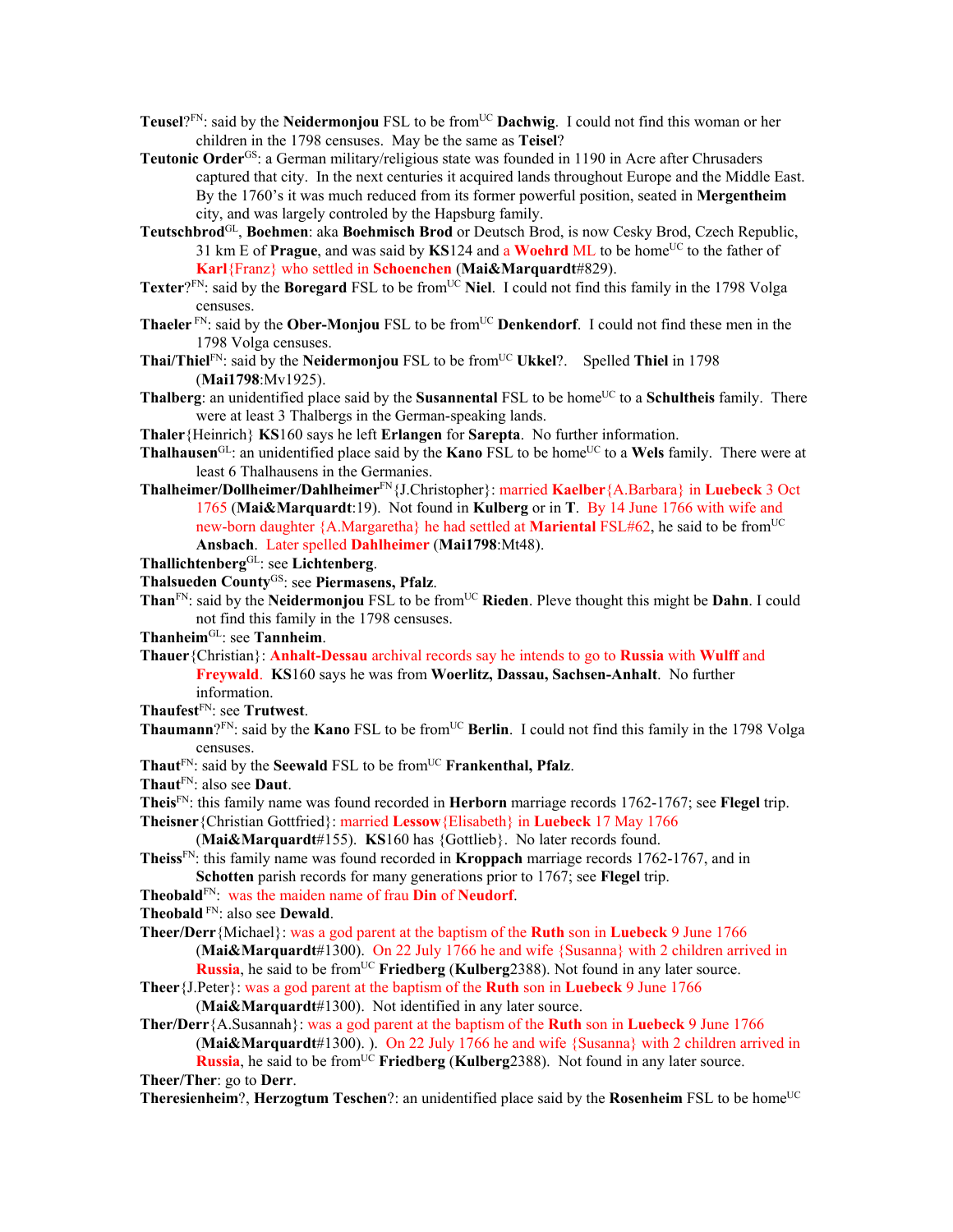to a **Leffler** family.

- **Thesch**<sup>FN</sup>: said by the **Pfeiffer** FSL to be from<sup>UC</sup> Orb. Later spelled Desch (Mai1798:Pf72). The 1798 **Pfeiffer** census says his wife's maiden name was **Schloessler** (**Mai1798**:Pf72).
- **Theuerkauft/Tenerkauf/Taerkauf**{J.Christian}: **Anhalt-Dessau** archival records report that he had come here in 1753 from Libehna, **Coethan** and now in 1766 had left from with wife and 4 children **Quellendorf** for **Russia** (**Mai&arquardt**#1162). On 4 July 1767 {Johann}, wife {Magdalena} and 2 children arrived in **Russia**, he said to be from **Dessau** (**Kulberg**1238). Later in 1766 they took ship in **Oranienbaum** for the **Volga** on which trip {Magdalena} died (**T**5319-5322). By 7 June 1767 the widower **Tenerkauf**{Christian} and a daughter had settled at **Kano** FSL #3, he said to be from**Quellendorf**. Spelled **Taerkauf**? in 1798 (**Mai1798**:Sw06).
- **Theuerkauft/Tenerkauf**{J.Christian}: On 4 July 1767 {Christian} and wife {Maria} arrived in **Russia**, he said to be from **Dessau** (**Kulberg**1239). Later in 1766 they took ship in **Oranienbaum** for the **Volga** (**T**5323-5324). By 7 June 1767 **Tenerkauf**{J.Christian}, wife and 1 day-old son had settled at **Kano** FSL #3, he said to be from **Quellendorf**.
- **Taerkauf/Tenerkauf/Theueerkauft** FN: said by the 1798 **Schwed** census to be the maiden name of the wife of the **Burghardt** who had originally settled in **Kano** (**Mai1798**:Sw06). Her family name was spelled **Tenerkauf** and her origin given as **Quellendorf** in the **Kano** FSL.
- **Theis**{Johann}: **KS**160 says he was from **Solms-Isdorf** near **Alsfeld**. No further information.
- **Theisau**<sup>GL</sup>, [**Kur-**]Bayern: an unidentified place said by the Brabander FSL to be home<sup>UC</sup> to a **Sendelbeck**{Maria} widow. I can only find one Theisau, which today is in Bavaria, but then was in either **Bamberg Bishopric** or a small barony.
- **Theisner/Theissner**{Christian Gottl.}: married **Lessow**{Elisabeth} in **Luebeck** 17 May 1766 (**Mai&Marquardt**#155). **KS**160 has **Theissner**. No further information.
- **Theuerkrauft/Theuerkauf**{Christian}: **Anhalt-Dessau** archival records report that he came from **Libehna, Cothen** to **Quellendorf** where he left wife and 4 children and headed for **Russia**  (**Mai&Marquardt**#1162). **KS**160 says he was from **Quellendorf, Anhalt-Dessau**. No further information. **Thererkauf** with wife {Maria} arrived in **Russia** 4 July 1766, he said to be from **Dessau** (**Kulberg**1239).
- **Thiel**FN: filed amonst the **Diel**.
- **Thiehl/Thiel**{A.Margaretha/A.Maria}: married **Schaefer**{Martin} in **Buedingen** 28 Feb 1766 (**Mai&Marquardt**#352). On 30 May 1766 this couple arrived in **Russia** he said to be from **Darmstadt** (**Kulberg**450). Not found in **T**. In 1767 they with a new-born daughter settled at **Frank** FSL #9, he said to be from **Kestrich, Hessen-Darmstadt**. In 1798 her maiden name was given as **Thiel**{A.Maria} (**Mai1798**:Fk106).
- **Thiele**{Gottfriedt}: married **Richter**{A.Maria} in **Rosslau** 4 April 1766 (**Mai&Marquardt**#888). **KS**138 & 151 have {Gottfried} and the wrong year: 1765. Not found in any later source.
- Thiemans { Magdalena}: from<sup>UC</sup> Hannover wife of **Bader** {Joh.Ernst} (KS119); her name is also given as **Timans**{ Magdalena} (**Mai&Marquardt**#218).
- **Thierheilig**{Johann|: **KS**160 says he was from **Hammelburg** near **Wuerzbg.** No further information. **Thierlein**<sup>FN</sup>: said by the **Belowescher Kolonien** FSL to be from<sup>UC</sup> **Erland**(?).
- **Thierolf**: in Feb 2013 **Brent Mai** said this man settled in **Doenhof** [??] and that he found his origin in or near **Hoechst-im-Odenwald**. Not found in **Mai&Marquardt**, **KS**, **Kulberg**, **T**, or in any published FSL.

**Thiessen**FN: see **Tiessen**.

- Thilemann<sup>FN</sup>: said by the **Norka** FSL to be from<sup>UC</sup> **Hessen** (no locality mentioned). Later spelled **Dillmann** (**Mai1798**:Nr2, 140, 153 and 184).
- **Thiriam/Dirlammen**GL: is some 12 miles SW of **Schlitz** city and was in **Riedesel Barony**. See **Schlitz**. **Thirrlamm**<sup>FN</sup>: said by the **Schlitz** ML to be home<sup>UC</sup> to the **Kayser** woman who married in 1766 an
	- **Unkefug** man; by 1767 this couple was at **Boaro** FSL #56; **Dirlammen** is said to be the modern spelling (**Mai&Marquardt**#739).
- **Thirrlammen** (now **Dirlammen**, **Lauterbach**): said by the **Schlitz** ML to be home<sup>UC</sup> to **Eiffert**{Casper} father of {Conrad} who married 18 August 1766 (**Mai&Marquardt**#741).
- **Thoermer**{Gertrauth}: daughter of {Philip} of **Boesgesaes** married **Kuehnberger**{Carl Ferdinand} 18 June 1766 in **Buedingen** (**Mai&Marquardt**#700). **KS**141 & 160 have {Karl} and {Gertraud}.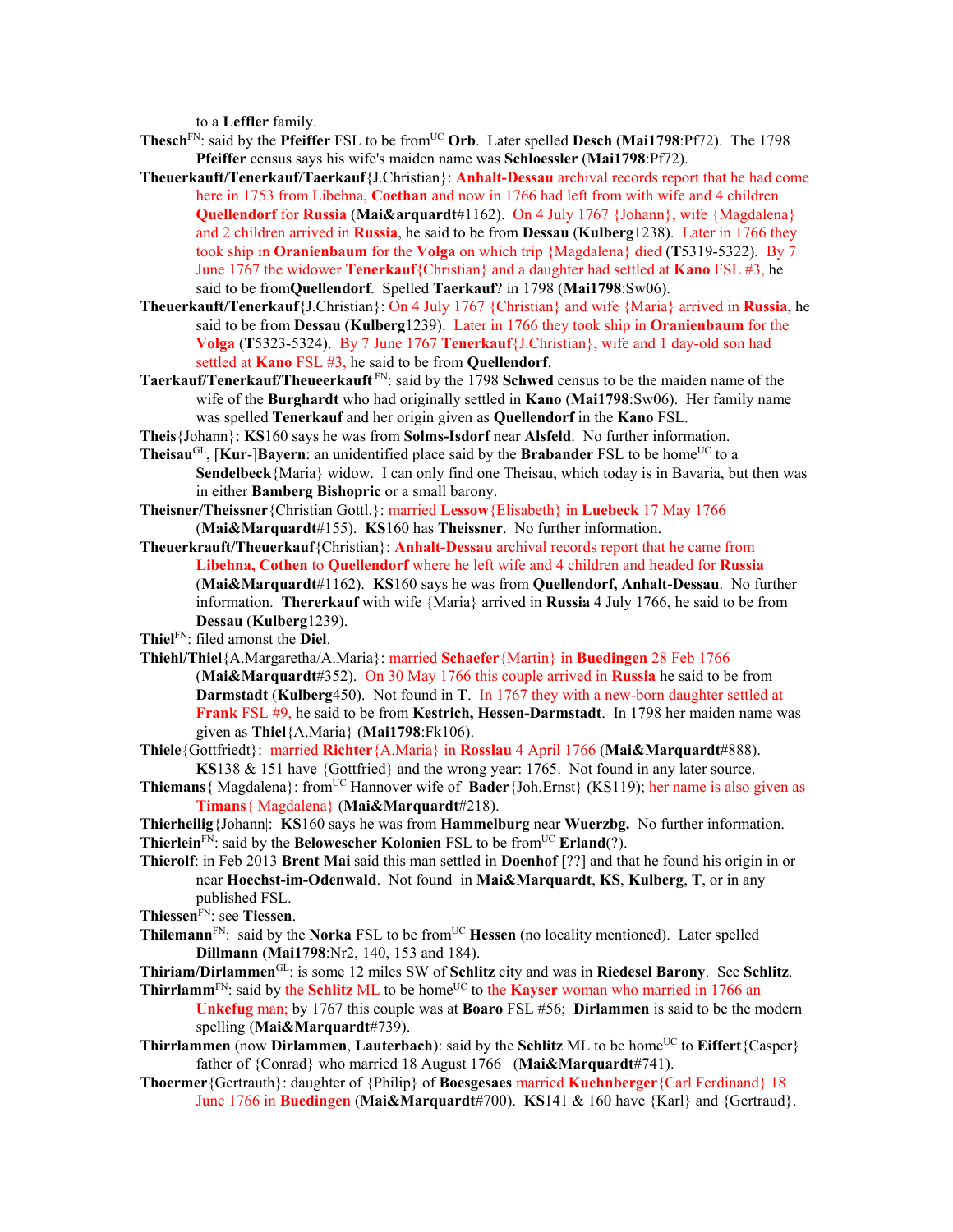Not found in any later source.

**Thoermer**FN: also see **Toermer**.

**Thoet**FN: this family name was found recorded in **Schlitz** marriage records 1762-1767; see **Flegel** trip.

**Thoma/Toma**<sup>FN</sup>: said by the **Kamenka** FSL to be from<sup>UC</sup> **Schwarzburg/Schwartzburg.** 

**Thomaa**<sup>FN</sup>: said by the **Pfeiffer** FSL to be from<sup>UC</sup> **Lohr-am-Main**. Later spelled **Domme** (**Mai1798**:Pf75).

**Thomae** $F_N$ : said by the **Koehler** FSL to be from<sup>UC</sup> **Aschaffenburg**.

- **Thomas**<sup>FN</sup>: said by the **Katharinenstadt** FSL to be from<sup>UC</sup> **Amersfoort** with a **Kohl** wife from<sup>UC</sup> **Utrecht**.
- **Thomas**FN{Heinrich}: said by the **Keller** FSL to be fromUC **Gauersheim**, **Kurpfalz**. For 1798 see (**Mai1798**:Mv1870).
- **Thomas**FN{Konrad}: said by the **Keller** FSL to be the step-son in the **Muehlhaus** family.

Thomas<sup>FN</sup>: said by the **Krasnoyar** FSL to be from<sup>UC</sup> **Mannheim, Kurpfalz**.

- **Thomas**<sup>FN</sup>: said by the **Phillipsfeld** FSL to be from<sup>UC</sup> **Iba**, [Hessen-Kassel Landgraviate], with **Schneider**{Kaspar,etc} orphans in the household. For 1786 and 1798 see respectively **Mai1798**:Mv2303 and Fs06.
- **Thomas**{Magdalena}: said to have come from **Seelmann** (**Mai1798**:Hn25) but I could not find her in any FSL.
- **Thome**FN: said by the **Cheisol** FSL to be fromUC **Saarburg**, [**Kur-**]**Trier**.

**Thomsen**: see **Tomzen**.

**Thoring**: a German colony in **Denmark** (now **Schleswig-Holstein**) colonized by people brought in to drain marshes, location currently unknown to this editor.

**Thorn**FN: see **Dirn**.

- **Thorn**GL, [**South Prussia**]: nka Torun, some 21 miles NE of **Inowroclaw**, **Poland**. The **GCRA** says it was associated with a **Bohnet** family in 1818.
- **Thorning**, **Denmark**: **Gerhard Lang** proved this was where **Fuchs**(J.Valentin} and **Reitermann**{A.Maria} married in 1760 prior to leaving to go to **Anton** FSL (#38). I have yet to find out with any precision where Thorning was.
- **Thuengen**GS: a small, three-part Barony which in 1766 was in what is now northern **Bavaria** east of **Frankfurt-am-Main**. Proven by David **Schmidt** to be the **Gening** or **Dening** of the Russian records; in some contemporary German records it is spelled **Duengen**. The seat of the northern part was **Zeitlos**, **Bavaria** which is 25 miles ESE of **Frankfurt-am-Main**. A **Luebeck** ML says that the 1766 bride in a **Mueller** family that moved to **Frank** was a **Hahn** from **Duengen [Thuengen]** in **Franconia** (**Mai&Marquardt**#228)**.**
- **Thuengersheim**: is 11 km NW of **Wuerzburg** city and was in **Wuerzburg Bishopric** when the **Semenovka** FSL (#3) said this place was home<sup>UC</sup> to **Chalitz**{Anton}.
- **Thueringer/Thuringer**{Andreas}: single from<sup>UC</sup> Ansbach arrived in **Russia** 12 Sept 1766 (**Kulberg**4571). Later in 1766 in Oranienbaum he took transport for the Volga (**T**3915). Not found in any later source.
- **Thueringer**{Johann}: married **Fett**{Johanna Magdalena} in **Luebeck** 26 May 1766 (**Mai&Marquardt**#65). Not found in **KS** or in **Kulberg**. Later in 1766 {Johann & Katharina} in **Oranienbaum** took transport for the **Volga** (**T**4275-4276). Not found in any later source.
- **Thueringen**<sup>GL</sup>: said (no locality indicated ) by the **Paulskaya** FSL to be home<sup>UC</sup> to a **Schumann** family. In the 1760's this was not a state but a historical, geographical area east of northern **Hessen-Darmstadt**.
- **Thueringen**GS is a state in eastern Germany**.**
- **Thueringer/Thuringer**{Andreas}: single from<sup>UC</sup> Ansbach arrived in **Russia** 12 Sept 1766 (**Kulberg**4571). Later in 1766 in **Oranienbaum** he took transport for the **Volga** (**T**3915). Not found in any later source.
- **Thueringer**{Johann}: married **Fett**{Johanna Magdalena} in **Luebeck** 26 May 1766 (**Mai&Marquardt**#65). Not found in **KS** or in **Kulberg**. Later in 1766 {Johann & Katharina} in **Oranienbaum** took transport for the **Volga** (**T**4275-4276). Not found in any later source, unless the next entry is he?
- **Thueringer**FN{Johannes}: said by the **Ober-Monjou** FSL #28 to be fromUC **Drien**?, [**Kur**-]**Trier**, with **Wendler**/**Wendeler** step-children in the household. I could not find this family in the 1798